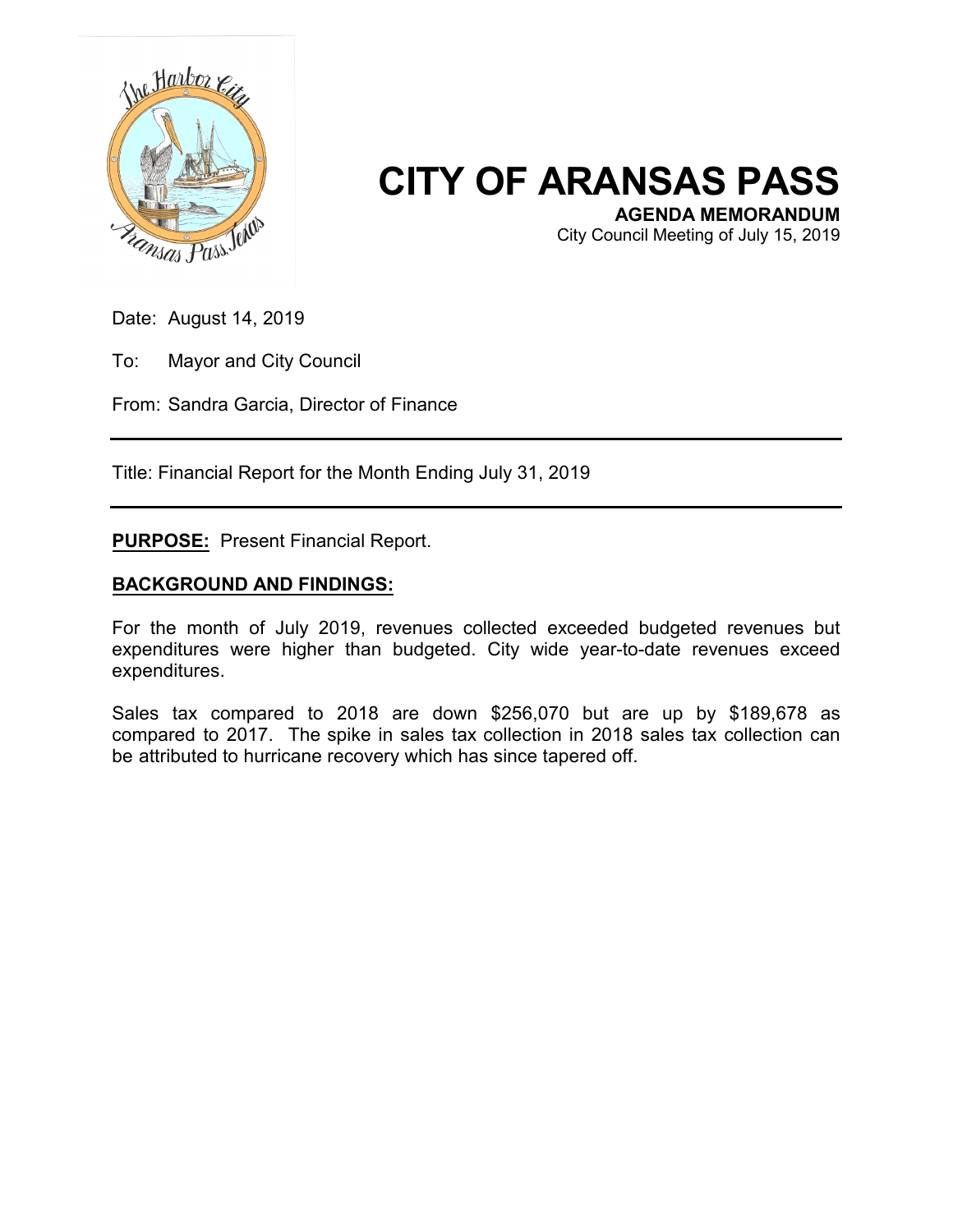## **City of Aransas Pass Financial Report Month The Ending July 31, 2019**

|                               | <b>Current</b>  |                       |                      |                   | <b>Remaining</b> |
|-------------------------------|-----------------|-----------------------|----------------------|-------------------|------------------|
|                               | <b>Budgeted</b> | <b>Current Actual</b> | <b>Annual Budget</b> | <b>YTD Actual</b> | Budget %*        |
| <b>General Fund</b>           |                 |                       |                      |                   |                  |
| Revenue                       | 578,636         | 581,982               | 9,927,574            | 8,364,141         | 15.75%           |
| Expenditures                  | 788,811         | 698,716               | 9,636,503            | 7,793,324         | 19.13%           |
|                               | (210, 174)      | (116, 734)            | 291,070              | 570,817           |                  |
| <b>Debt Service Fund</b>      |                 |                       |                      |                   |                  |
| Revenue                       | 30,526          | 18,627                | 1,725,113            | 1,625,550         | 5.77%            |
| Expenditures                  | 171,573         | 496,060               | 1,670,198            | 1,669,552         | 0.04%            |
|                               | (141, 047)      | (477, 433)            | 54,915               | (44,002)          |                  |
| <b>Water &amp; Sewer Fund</b> |                 |                       |                      |                   |                  |
| Revenue                       | 358,558         | 368,660               | 4,302,700            | 3,439,183         | 20.07%           |
| Expenditures                  | 388,168         | 229,195               | 4,592,811            | 2,778,115         | 39.51%           |
|                               | (29, 609)       | 139,465               | (290, 111)           | 661,068           |                  |
| <b>Harbor Fund</b>            |                 |                       |                      |                   |                  |
| Revenue                       | 24,699          | 64,991                | 330,000              | 342,922           | $-3.92%$         |
| Expenditures                  | 27,656          | 22,919                | 329,871              | 194,617           | 41.00%           |
|                               | (2,957)         | 42,072                | 129                  | 148,305           |                  |
| <b>Aquatics Center</b>        |                 |                       |                      |                   |                  |
| Revenue                       | 68,489          | 64,198                | 384,998              | 156,691           | 59.30%           |
| Expenditures                  | 34,747          | 71,364                | 400,542              | 248,883           | 37.86%           |
|                               | 33,742          | (7, 165)              | (15, 544)            | (92, 193)         |                  |
| <b>Civic Center</b>           |                 |                       |                      |                   |                  |
| Revenue                       | 32,572          | 693                   | 390,860              | 56,778            | 85.47%           |
| Expenditures                  | 40,175          | 21,314                | 370,800              | 213,114           | 42.53%           |
|                               | (7,603)         | (20, 622)             | 20,060               | (156, 336)        |                  |
| <b>Hotel/Motel Fund</b>       |                 |                       |                      |                   |                  |
| Revenue                       | 20,492          | 82,399                | 245,900              | 184,204           | 25.09%           |
| Expenditures                  | 20,492          |                       | 245,900              | 135,279           | 44.99%           |
|                               |                 | 82,399                |                      | 48,925            |                  |
| <b>Overall</b>                |                 |                       |                      |                   |                  |
| Revenue                       | 1,113,972       | 1,181,550             | 17,307,145           | 14,169,468        | 18.13%           |
| Expenditures                  | 1,471,621       | 1,539,568             | 17,246,625           | 13,032,884        | 24.43%           |
|                               | (357, 649)      | (358, 019)            | 60,519               | 1,136,584         |                  |

\*The remaining budget percent for Revenues should be 16.70% or less to be on track with budgeted revenues.

\*The remaining budget percent for Expenditures should be 16.70% or greater to be on track with budgeted expenditures.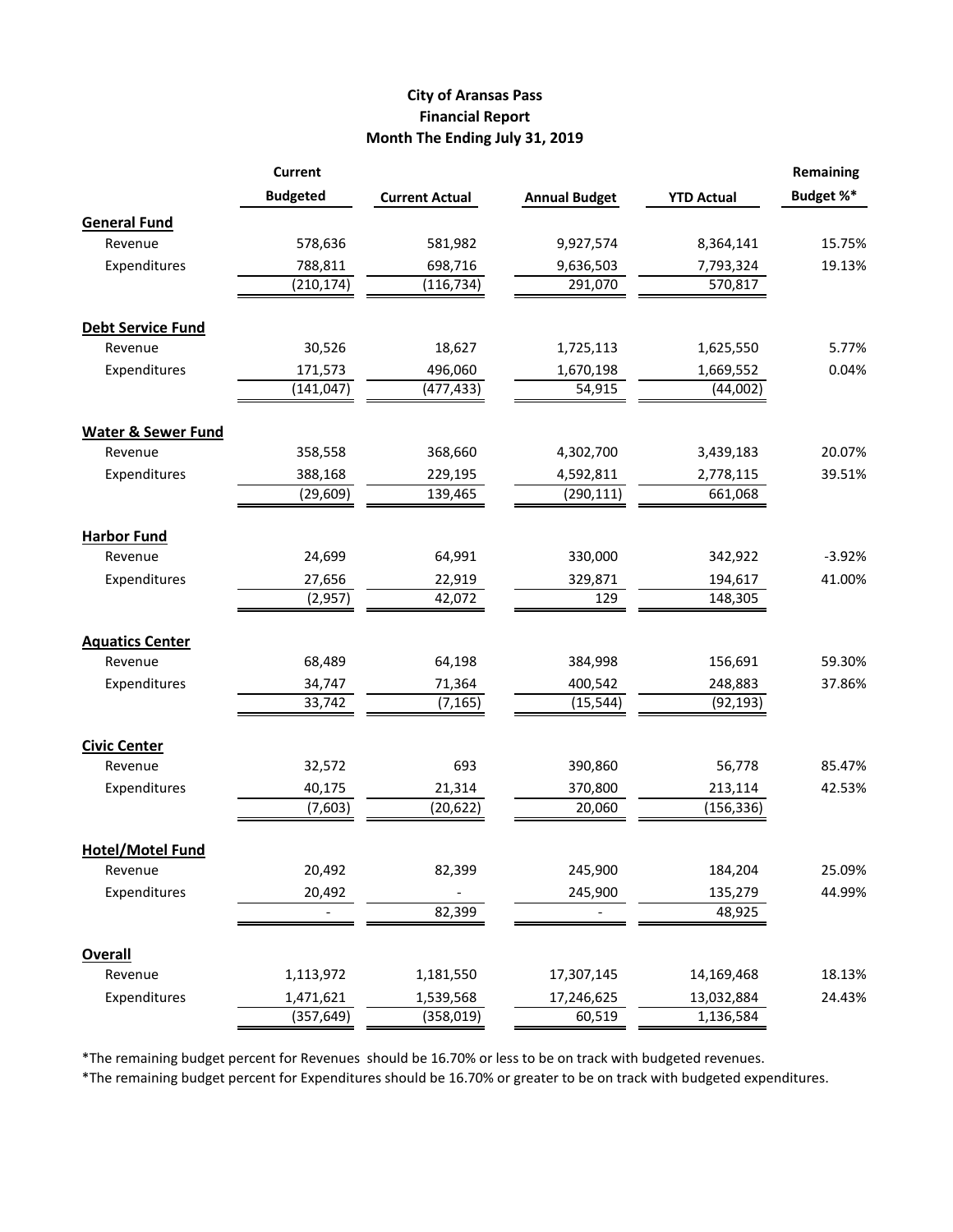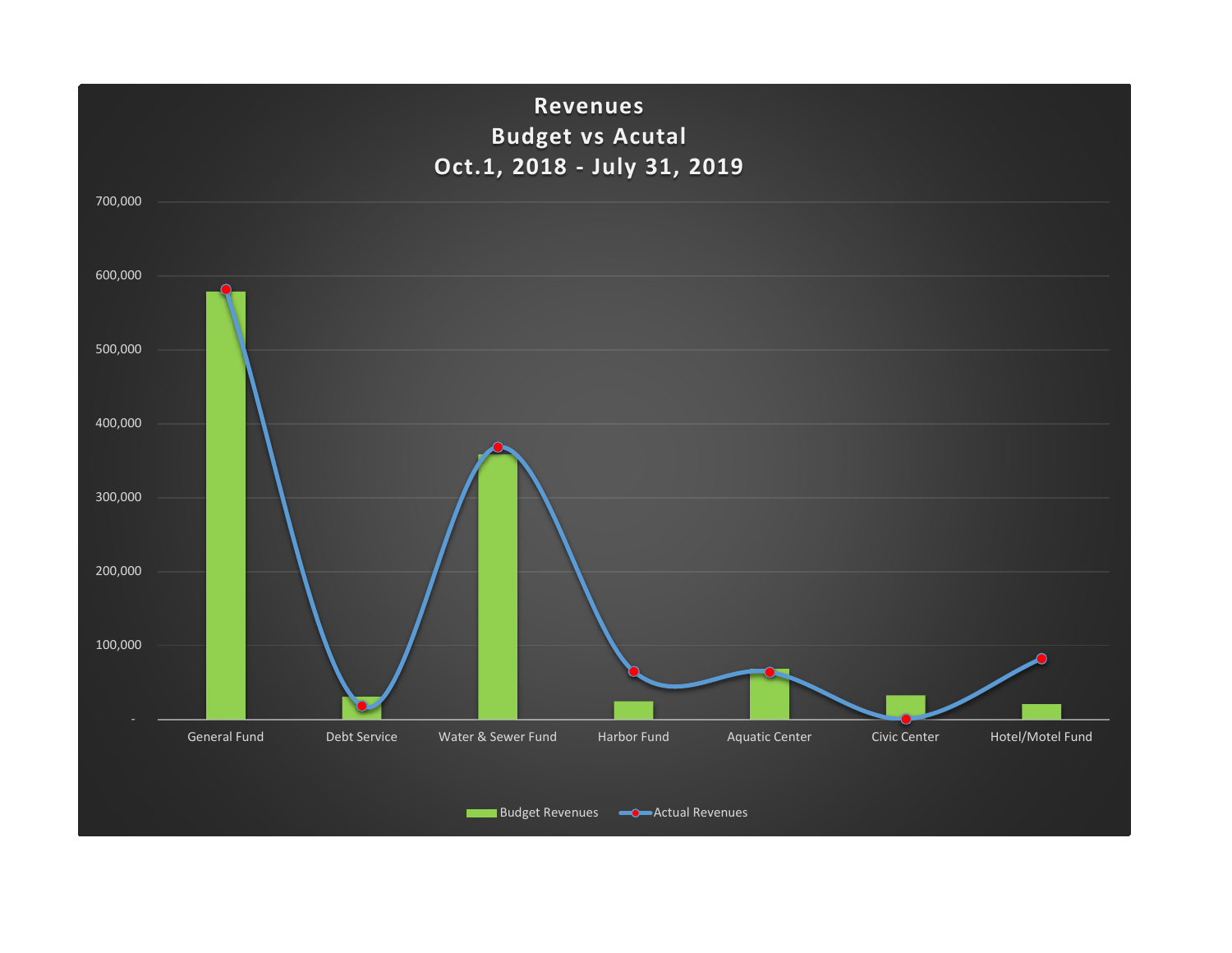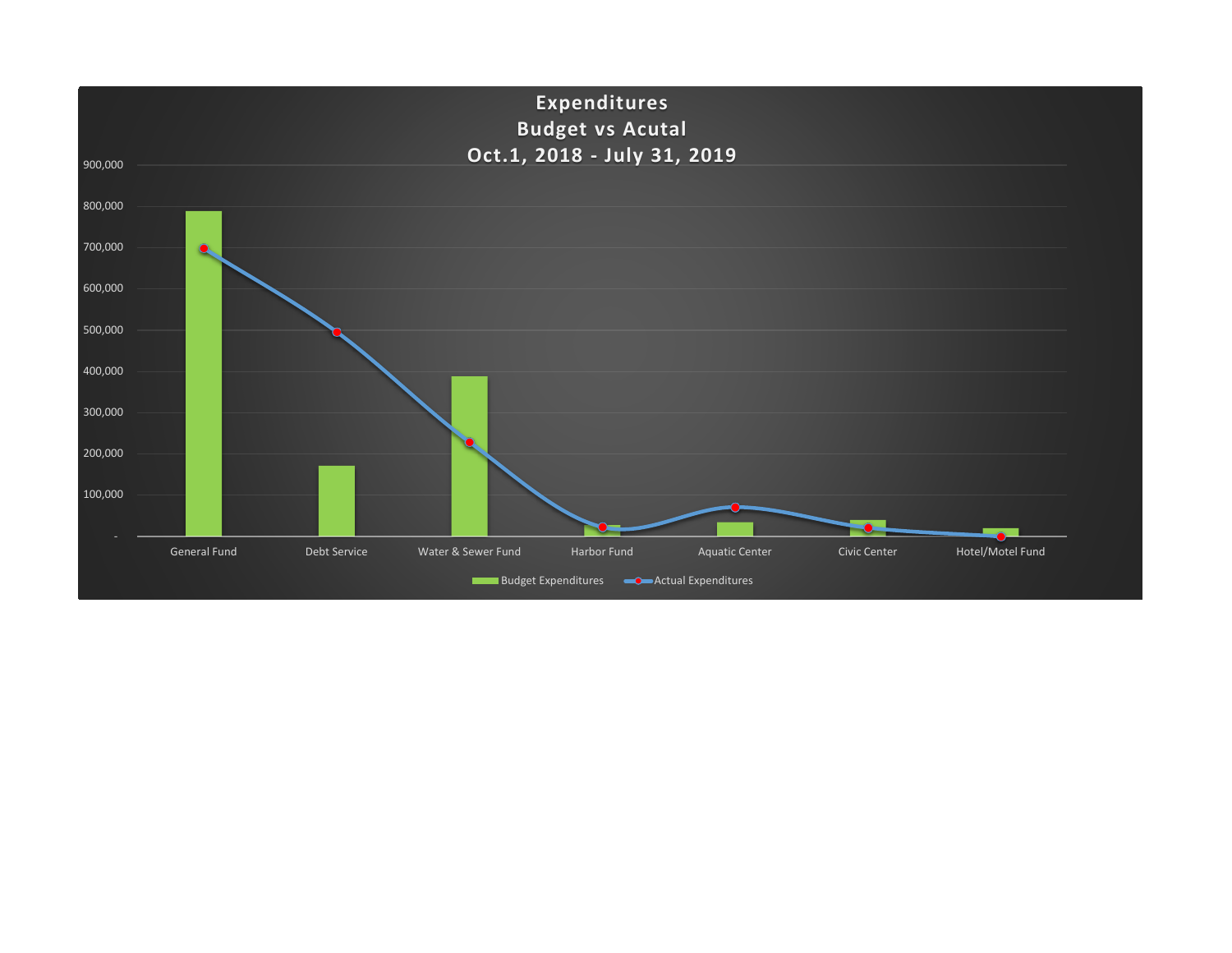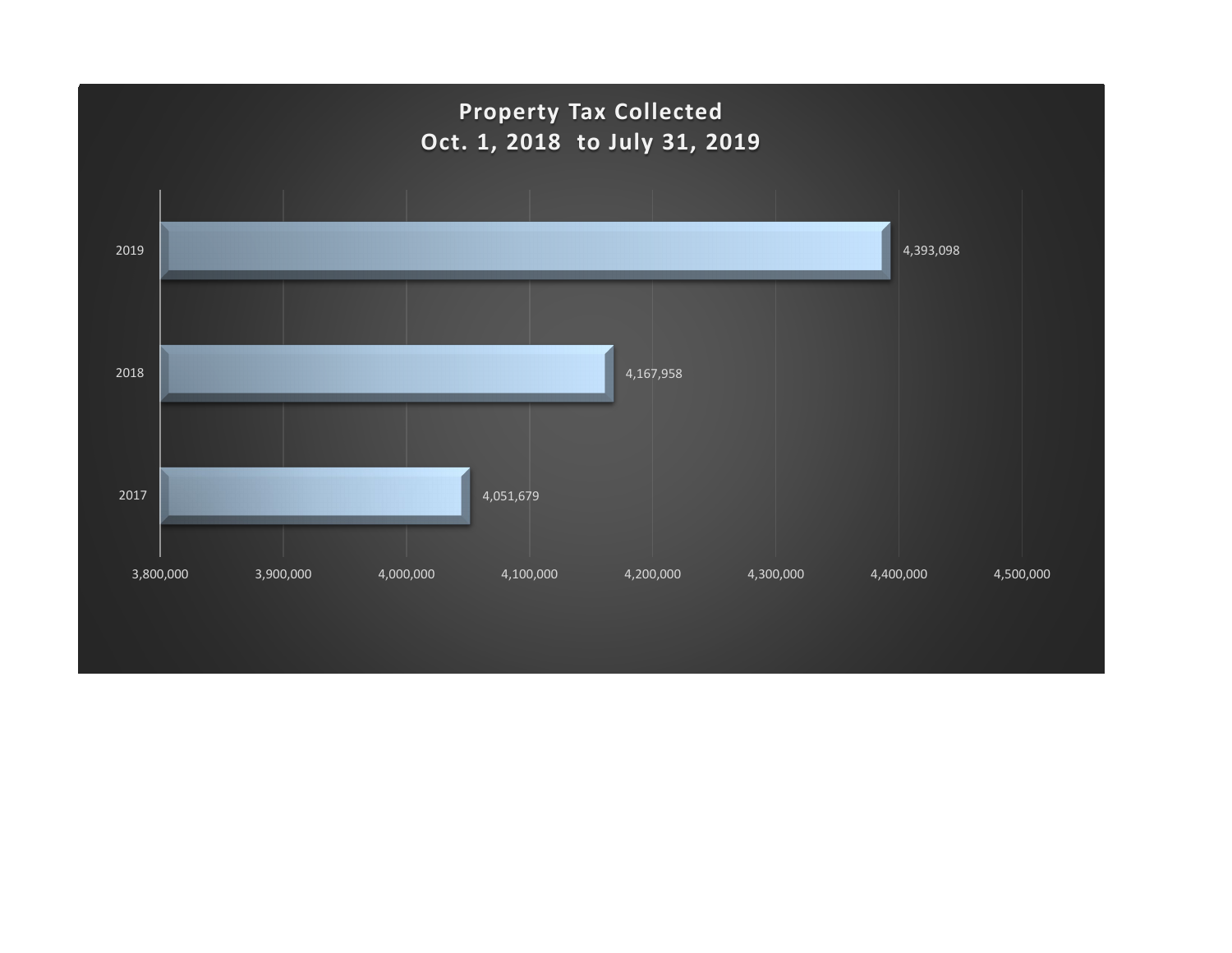